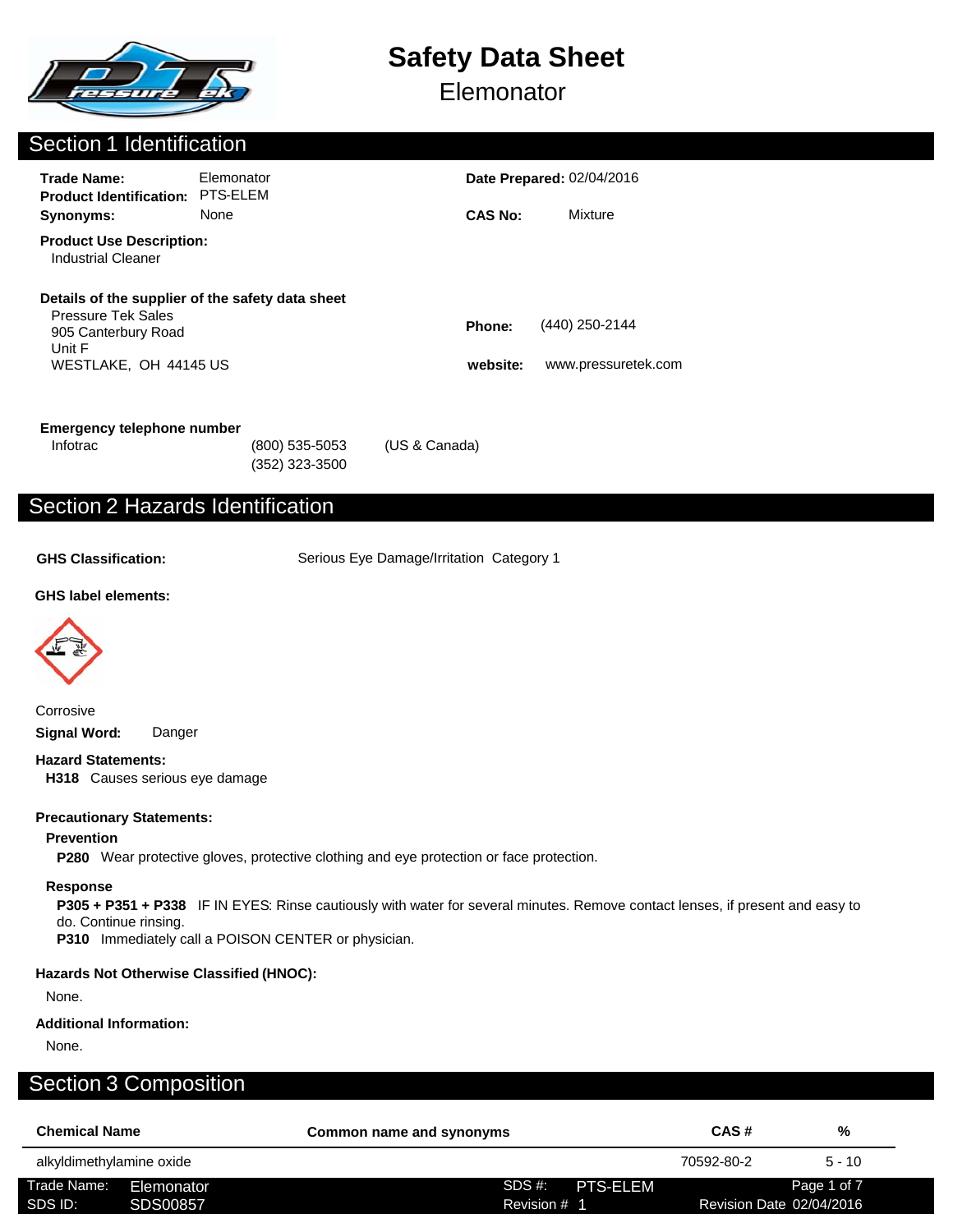

Elemonator

oxybis-tetrapropylene benzene sulfonate 119345-04-9 5 - 10

alkylphenol ethoxylate 9016-45-9 5 - 10

## Section 4 First Aid

#### **General:**

Move out of dangerous area. Perform first aid measures as indicated. Seek medical attention and show this safety data sheet to attending physician.

#### **Inhalation:**

Move to freah air and keep at rest in a position comfortable for breathing. If breathing difficulty occurs or persists seek medical attention. If not breathing give artificial respiration and seek immediate medical attention.

#### **Skin contact:**

Immediately flush exposed skin with water for at least 15 minutes while removing contaminated clothing and/or shoes.

Thoroughly wash with soap and water. Seek medical attention if irritation develops or persists.

#### **Eye contact:**

Immediately flush eyes with water for at least 15 minutes, lifting the upper and lower eyelids intermittently. Check for and remove any contact lenses if easy to do. Seek immediate medical attention.

#### **Ingestion:**

Rinse mouth with water. Do not induce vomiting. Seek medical attention if symptoms develop.

#### **Most important symptoms and effects both acute and delayed:**

No information available.

**Indication of any immediate medical attention and special treatment needed:** No information available.

# Section 5 Fire Fighting Measures

#### **Suitable Extinguishing Media:**

Use extinguishing media suitable for surrounding fire or source of fire. Use water spray to cool fire exposed containers.

**Unsuitable Extinguishing Media:**

No information available.

#### **Specific hazards developing from the chemical:**

In fire conditions after water loss, combustion may produce carbon monoxide, carbon dioxide and other unidentified combustion products.

#### **Precautions for firefighters:**

No information available.

#### **Firefighting Instructions:**

No information available.

#### **Protection During Firefighting:**

Wear full protective gear and full face pressure demand self-contained breathing apparatus.

#### **Other information:**

No additional information available.

# Section 6 Accidental Release Measures

#### **Personal precautions, protective equipment and emergency procedures:**

Avoid direct contact with skin, eyes and clothing. Avoid inhalation of mist, vapor or dust. Wear appropriate personal protective equipment as outlined in Section 8 of this SDS.

#### **Environmental precautions:**

Prevent further leakage or spillage if safe to do so. Contain spilled material and prevent run-off onto ground or into water sources or sewers.

#### **Methods and material for containment and cleaning up:**

Neutralize with appropriate acidic material if possible. Absorb on inert material and place in containers for disposal. Dispose of spilled/collected material in accordance with all federal, state and local regulations.

# Section 7 Handling and Storage

Trade Name: SDS #: Elemonator PTS-ELEMSDS ID: SDS00857 SDS00857 Revision # 1 Revision 2004/2016

Revision # 1

Page 2 of 7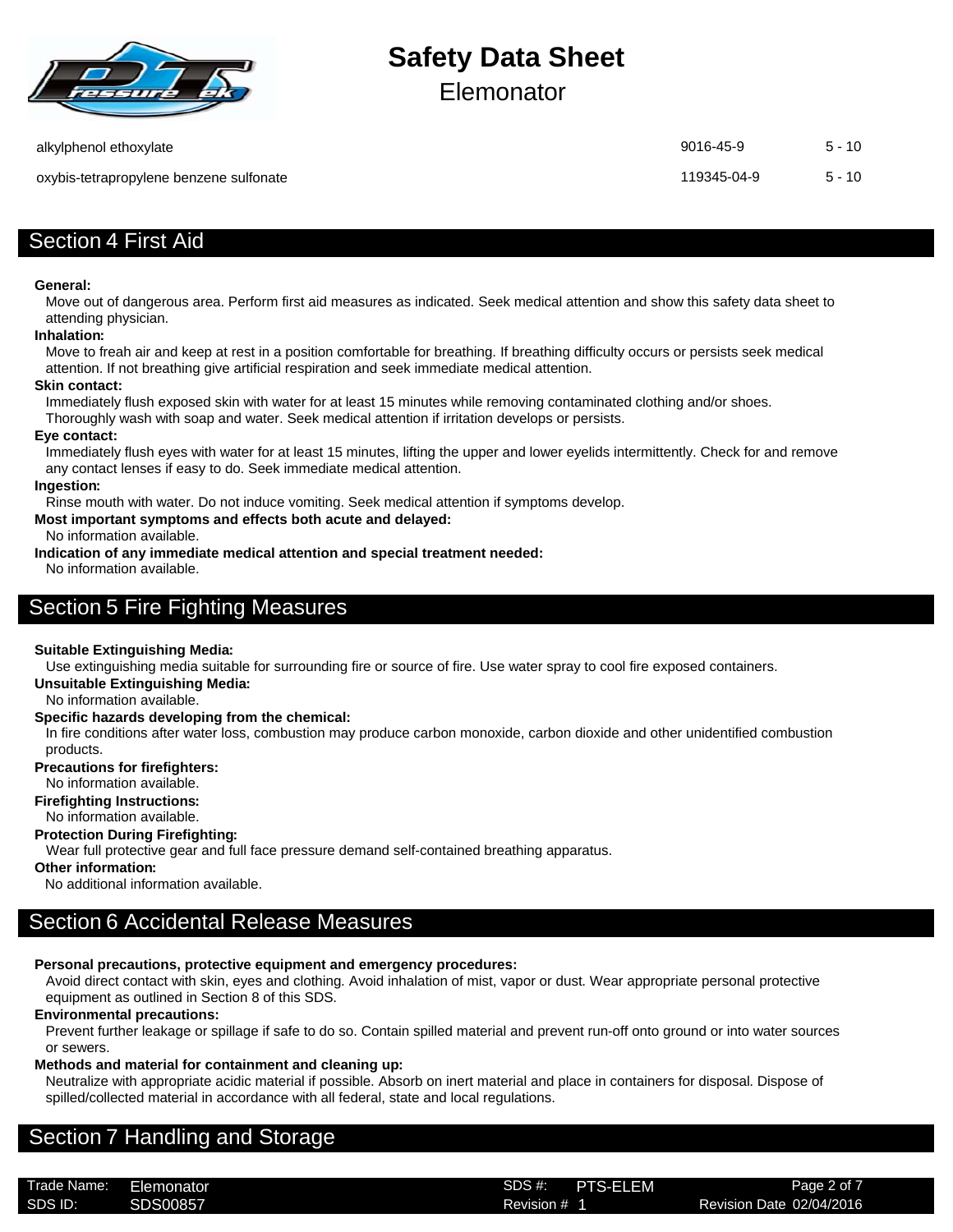

# **Safety Data Sheet Elemonator**

#### **Precautions for safe handling:**

Avoid contact with skin and eyes. Avoid inhalation of mist, vapor and dust. Ensure adequate ventilation. Do not eat, drink or smoke while handling. Wear appropriate personal protective equipment as outlined in Section 8 of this SDS. **Conditions for safe storage, including any incompatibilities:**

#### Store in original container. Keep container tightly closed. Strore at room temperature (50-90 F) in a dry well-ventilated area.

## Section 8 Exposure Controls/Personal Protection

#### **Exposure limits:**

| Ingredient                              | Data Source      | <b>Exposure Form</b> | <b>Exposure Value</b> | <b>Exposure Notes</b> |
|-----------------------------------------|------------------|----------------------|-----------------------|-----------------------|
| alkyldimethylamine oxide                |                  |                      |                       |                       |
|                                         | <b>ACGIH TLV</b> |                      | Not Established       |                       |
|                                         | <b>OSHA PEL</b>  |                      | Not Establiahed       |                       |
| alkylphenol ethoxylate                  |                  |                      |                       |                       |
|                                         | <b>ACGIHTLV</b>  |                      | Not Established       |                       |
|                                         | <b>OSHA PEL</b>  |                      | Not Established       |                       |
| oxybis-tetrapropylene benzene sulfonate |                  |                      |                       |                       |
|                                         | <b>ACGIH TLV</b> |                      | Not Established       |                       |
|                                         | <b>OSHA PEL</b>  |                      | Not Established       |                       |

#### **Appropriate Engineering Controls:**

Use local and/or general exhaust ventilation to maintain airborn concentrations below irritating levels or exposure limits. An eyewash and safety shower should be available in the work area.

#### **Individual protection measures:**

#### **Eye/face protection:**

Safety glasses or chemical goggles should be worn when handling this material.

#### **Skin protection:**

**Hand Protection:**

Wear chemical resistant gloves when handling.

**Other:**

Wear chemical resistant apron when handling.

#### **Respiratory Protection:**

Wear respiratory protection if mist or vapor is produced, while using this material.

#### **General hygiene considerations:**

Follow good hygiene and safety practice. Wash hands and exposed skin before breaks and at the end of the work day. Do not eat, drink or smoke while handling this material. Do not wear contaminated or dirty clothing home from the work-site. Launder contaminated or dirty clothing before reuse.

#### **Additional information:**

No additional information available.

## Section 9 Physical and Chemical Properties

| Appearance                   | Сŀ |
|------------------------------|----|
| Odor                         | Le |
| <b>Odor threshold</b>        | Nc |
| рH                           | 12 |
| Melting/freezing point       | Nc |
| Initial boiling point        | Nc |
| <b>Flash point</b>           | Nc |
| <b>Evaporation rate</b>      | Nc |
| Flammability (solid, gas)    | Nc |
| Lower flammability limit     | Nc |
| Upper flammability limit     | Nc |
| Lower explosive limit        | Nc |
| <b>Upper explosive limit</b> | Nc |
| Vapor pressure               | Nc |
|                              |    |

**Clear Yellow Liquid** Lemon **Not available. Not available. Not available. Not available Not available. Not available. Not available.** Not available. **Not available.** Not available. **Not available.** 

**Vapor density** Not available. **Relative density** Not available. **Solubility in water** Complete **PC: n-octanol/water** Not available. **Auto-Ignition temperature** Not available. **Decomposition temperature** Not available. **Viscosity Not available. Density** Not available. **Specific gravity** 1.04

| Trade Name: | Elemonator      | SDS#:   |
|-------------|-----------------|---------|
| SDS ID:     | <b>SDS00857</b> | Revisio |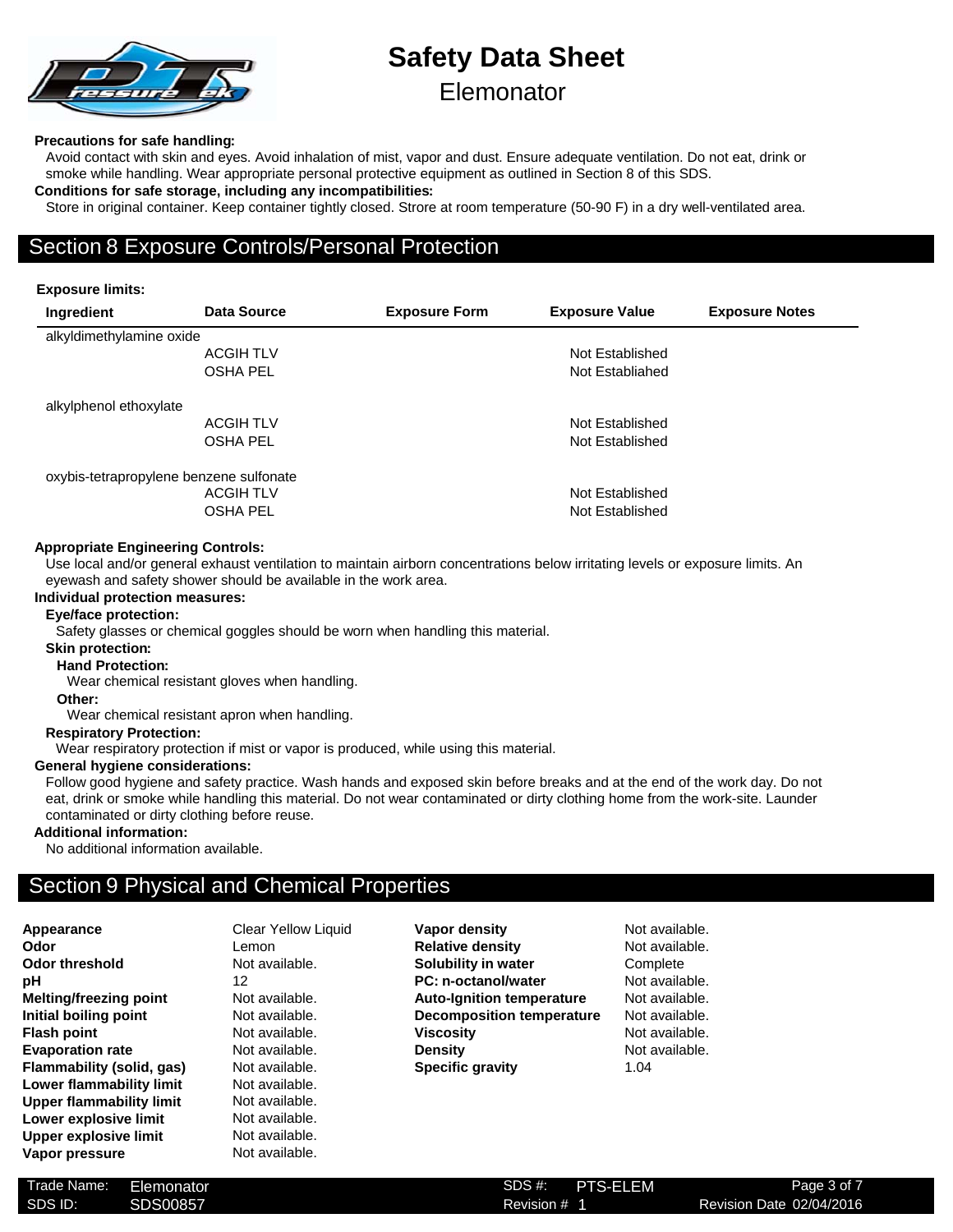

**Elemonator** 

# Section 10 Stability and Reactivity

| <b>Reactivity:</b>             | Not reactive under normal use conditions.                                               |
|--------------------------------|-----------------------------------------------------------------------------------------|
| <b>Chemical stability:</b>     | Material is stable under normal handling and storage conditions.                        |
| <b>Hazardous reactions:</b>    | Hazardous polymerization will not occur under normal handling and storage.              |
| <b>Conditions to avoid:</b>    | Avoid excessive heating, freezing and chemical contamination.                           |
| <b>Decomposition products:</b> | No decomposition products are expected under normal storage and handling<br>conditions. |
| Incompatible materials:        | Avoid contact with alkaline chemicals and unwanted contact with metals.                 |

### Section 11Toxicological Information

#### **Information on the likely routes of exposure:**

#### **Inhalation:**

No information available.

### **Skin Contact:**

No information available.

### **Eye Contact:**

May cause eye irritation and burns.

#### **Ingestion:**

No information available.

#### **Symptoms related to the physical, chemical and toxicological characteristics:**

#### No information available.

#### **Delayed and chronic effects:**

### No information available.

| <b>Numerical measures of toxicity:</b> |                |
|----------------------------------------|----------------|
| Componento                             | E <sub>Y</sub> |

| Components                | Exposure                                 | <b>Species</b> | Dose                | <b>Notes</b> |  |
|---------------------------|------------------------------------------|----------------|---------------------|--------------|--|
| alkyldimethylamine oxide: |                                          |                |                     |              |  |
| Oral                      | LD50                                     | Rat            | 1064 mg/kg          |              |  |
| Dermal                    | LD50                                     | Rat            | >2000 mg/kg         |              |  |
|                           | oxybis-tetrapropylene benzene sulfonate: |                |                     |              |  |
| Oral                      | LD50                                     | Rat            | >2000 mg/kg         |              |  |
| Dermal                    | LD50                                     | Rabbit         | >2000 mg/kg         |              |  |
| alkylphenol ethoxylate:   |                                          |                |                     |              |  |
| Oral                      | LD50                                     | Rat            | 960 mg/kg           |              |  |
| Dermal                    | LD50                                     | Rabbit         | 2000 mg/kg          |              |  |
| Inhalation                | LC50                                     | Rat            | $1.15 \text{ mq/l}$ | 4 hr         |  |
|                           |                                          |                |                     |              |  |

#### **Toxicological effects:**

| <b>Acute Toxicity:</b>            |                    |     |
|-----------------------------------|--------------------|-----|
| Mixture:                          |                    |     |
| No information available.         |                    |     |
| <b>Skin Corrosion/Irritation:</b> |                    |     |
| Mixture:                          |                    |     |
| No information available.         |                    |     |
| Serious Eye Damage/Irritation:    |                    |     |
| Mixture:                          |                    |     |
| No information available.         |                    |     |
| <b>Respiratory sensitization:</b> |                    |     |
| Mixture:                          |                    |     |
| No information available.         |                    |     |
| <b>Skin sensitization:</b>        |                    |     |
| Mixture:                          |                    |     |
| No information available.         |                    |     |
| Germ cell mutagenicity:           |                    |     |
| Mixture:                          |                    |     |
| No information available.         |                    |     |
| Trade Name:<br>Elemonator         | SDS #:<br>PTS-ELEM | Pag |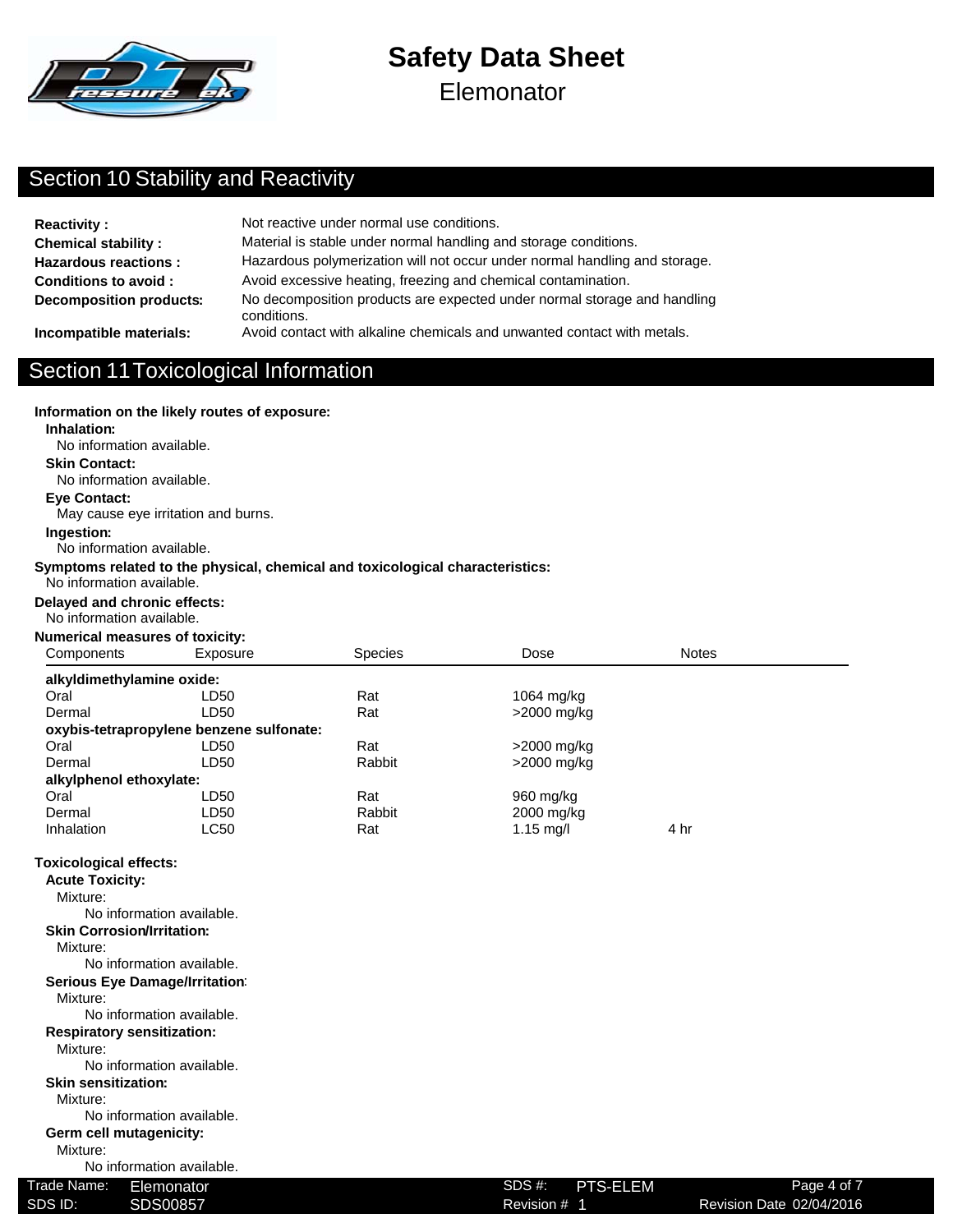

# **Elemonator**

#### **Cancinogenicity:**

Mixture:

This product is considered to be a potencial canginogen by:

NTP: No OSHA: No

IARC: No

#### **Reproductive toxicity:**

Mixture:

This product is not expected to cause reproductive and developmental effects.

#### **STOT-single exposure:**

Mixture:

No information available.

#### **STOT-repeated exposure:**

Mixture:

No information available.

#### **Aspiration hazard:**

Mixture:

This product is not an aspiration hazard.

#### **Additional information:**

None.

# Section 12 Ecological Information

#### **Ecotoxicity:**

No information available. **Numerical measures of ecotoxicity:**

| Components                | Type                                     | <b>Species</b>        | Dose                | <b>Notes</b> |
|---------------------------|------------------------------------------|-----------------------|---------------------|--------------|
| alkyldimethylamine oxide: |                                          |                       |                     |              |
| Fish                      | LC50                                     | <b>Fathead Minnow</b> | $3.46$ mg/l         | 96 hr        |
| Invertebrate              | EC50                                     | Daphnia magna         | $10.5$ mg/l         | 48 hr        |
| Algae                     | EC50                                     | Green Algae           | $0.86$ mg/l         | 72 hr        |
|                           | oxybis-tetrapropylene benzene sulfonate: |                       |                     |              |
| Fish                      | LC50                                     | <b>Rainbow Trout</b>  | $6.2 \text{ mg/l}$  | 96 hr        |
| Invertebrate              | EC <sub>50</sub>                         | Daphnia magna         | 1.64 $mq/l$         | 48 hr        |
| Algae                     | EC50                                     | Green Algae           | $100 \text{ m}$ g/l | 72 hr        |
| alkylphenol ethoxylate:   |                                          |                       |                     |              |
| Fish                      | LC50                                     | <b>Fathead Minnow</b> | $3.6 \text{ rad}$   | 96 hr        |
| Invertebrate              | EC <sub>50</sub>                         | Daphnia magna         | $9.3 \text{ mq/l}$  | 48 hr        |

**Persistence and degradability:**

Mixture:

No information available.

**Bioaccumulative potencial:**

Mixture:

No information available.

#### **Mobility in soil:**

Mixture:

No information available.

**Other adverse effects:**

Mixture:

No information available.

**Additional information:**

No information available.

### Section 13 Disposal Considerations

#### **Disposal instructions:**

Dispose of material in accordance with all federal, state and local regulations.

#### **Contaminated packaging:**

Triple rinse container and offer for recycling. Dispose of container following all federal, state and local regulations.

| Trade Name: | Elemonator | <b>PTS-ELEM</b><br>SDS #: | Page 5 of 7              |
|-------------|------------|---------------------------|--------------------------|
| SDS ID:     | SDS00857   | Revision #                | Revision Date 02/04/2016 |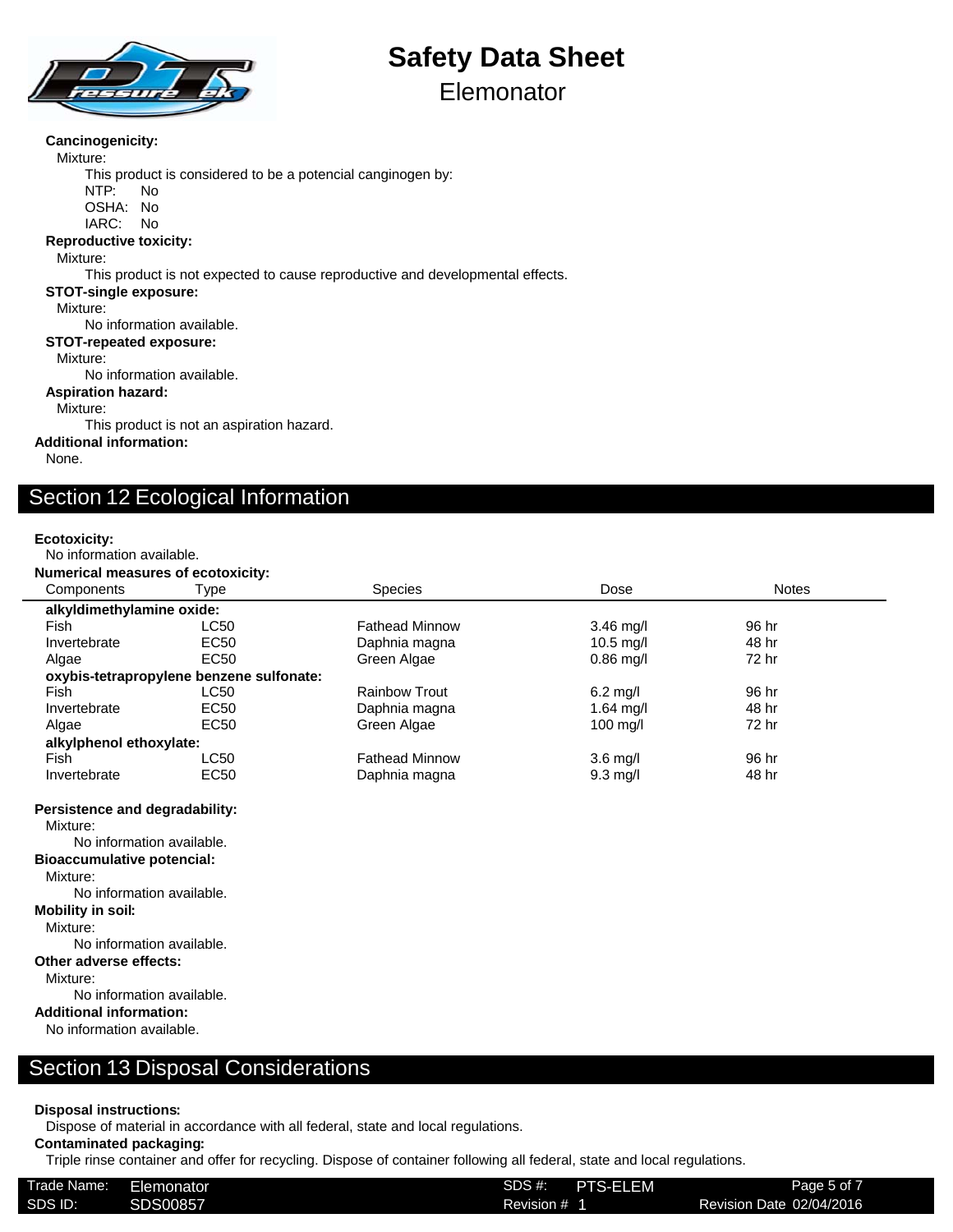

**Elemonator** 

**Additional Information:**

No additional information available.

### Section 14 Transport Information

**DOT:**

**Not classified.**

# Section 15 Regulatory Information

| <b>Federal regulations:</b>                                  |         |
|--------------------------------------------------------------|---------|
| SARA 311/312 Hazard categories:                              |         |
| Immediate (Acute) Health Hazard                              |         |
| Immediate (Acute) Health Hazard                              |         |
| <b>SARA 302 Extremely hazardous substance:</b>               |         |
| Not listed.                                                  |         |
| <b>SARA 304 Emergency release notification:</b>              |         |
| Not regulated.                                               |         |
| SARA 311/312 Hazardous chemical:                             |         |
| No                                                           |         |
| <b>SARA 313 Toxic Release Inventory (TRI) report:</b>        |         |
| Not regulated.                                               |         |
| <b>CERCLA Hazardous substance list:</b>                      |         |
| Not Listed.                                                  |         |
| Federal Insecticide, Fungicide, and Rodenticide Act (FIFRA): |         |
| This chemical is not a pesticide product.                    |         |
| <b>Clean Air Act regulated substances:</b>                   |         |
| None.                                                        |         |
| <b>Clean Water Act regulated substances:</b>                 |         |
| None.                                                        |         |
| U.S. state regulations:                                      |         |
| <b>Massachusetts RTK Substances</b>                          |         |
| alkylphenol ethoxylate                                       | Listed. |
| <b>New Jersery RTK Substances</b>                            |         |
| alkylphenol ethoxylate                                       | Listed. |
| Pennsylvania RTK Substance                                   |         |
| alkylphenol ethoxylate                                       | Listed. |
| <b>Canadian regulations:</b>                                 |         |
| <b>Canadian Ingridient Disclosure List substances:</b>       |         |
| None listed.                                                 |         |
| <b>WHMIS classification:</b>                                 |         |
| Not classified.                                              |         |

# Section 16 Other Information

**HMIS hazard ID:**

| Trade Name: | Elemonator | SDS#    |
|-------------|------------|---------|
| SDS ID:     | SDS00857   | Revisio |